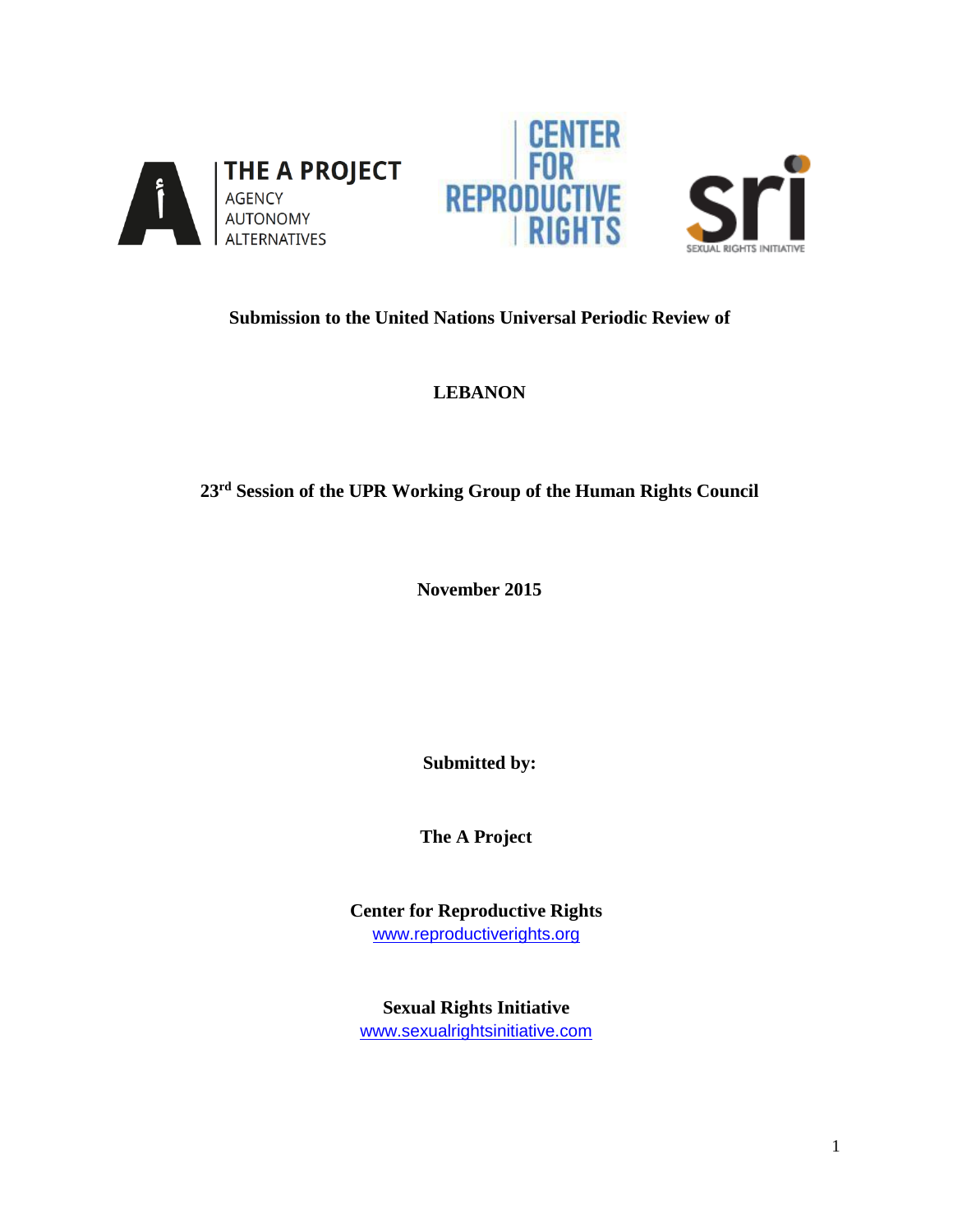This report is submitted by: theAproject (1), the Center for Reproductive Rights (2), and the Sexual Rights Initiative (3). It addresses gender equality and sexual and reproductive rights in Lebanon and makes references specifically to family violence, marital rape, personal status law, rights of LGBT persons, contraception and safe abortion.

# **I. Background**

1. Lebanon has ratified all major UN Conventions, specifically the Convention on the Elimination of All Forms of Racial Discrimination (in 1997 with some reservations(4)), the International Covenant on Civil and Political Rights (ICCPR), the Convention against Torture, the Convention on the Elimination of All Forms of Discrimination against Women (CEDAW) (with reservations), the International Covenant on Economic, Social and Cultural Rights (ICESCR), the Convention on the Rights of the Child (CRC), the ILO Convention concerning equal remuneration for men and women workers for work of equal value and the Convention on the political rights of women. Lebanon is not part to the 1951 Refugee Convention and its protocol.

2. Despite a surge in public awareness around women's rights during 2010-2015 following decades of campaigning by women's rights organizations, the Lebanese government has failed to address pressing issues raised by civil society including, women's right to confer nationality, protection from gender-based violence, revising gender-discriminatory sexist laws governing sex and sexuality, a unified civil personal status law that ensures gender equality, in addition to protection and decent living conditions for migrant domestic workers and refugees. Lebanon has accepted UPR recommendations pertaining to the adoption of a law on domestic violence and to the abolition of honor crimes during the 1<sup>st</sup> UPR cycle and has indeed implemented these recommendations to a certain extent(5). However, the Lebanese state has rejected recommendations pertaining to women's right to confer their nationality to their family, to lifting its reservations to the CEDAW convention, and to amend personal status laws (6).

### **II. Gender-Based Violence and Laws Pertaining to Rape**

3. In April 2014, the Lebanese Parliament ratified the Law on the Protection of Women and Family Members Against Domestic Violence (7). While this was a major step forward to enabling protection and reporting mechanisms, and policies for women facing abuse from family members, the Parliament failed to secure full rights for women (8). Article 2 of the law narrowly defines violence against women (9), fails to criminalize marital rape, and introduces the concept of 'marital rights to sex' (10). Additionally, the bill introduced by a coalition of civil society organisations was amended and the focus of the law shifted from protection of women from VAW (The Law to Protect Women from Domestic Violence) to the protection of all members of the family (The law on the Protection of Women and Family Members against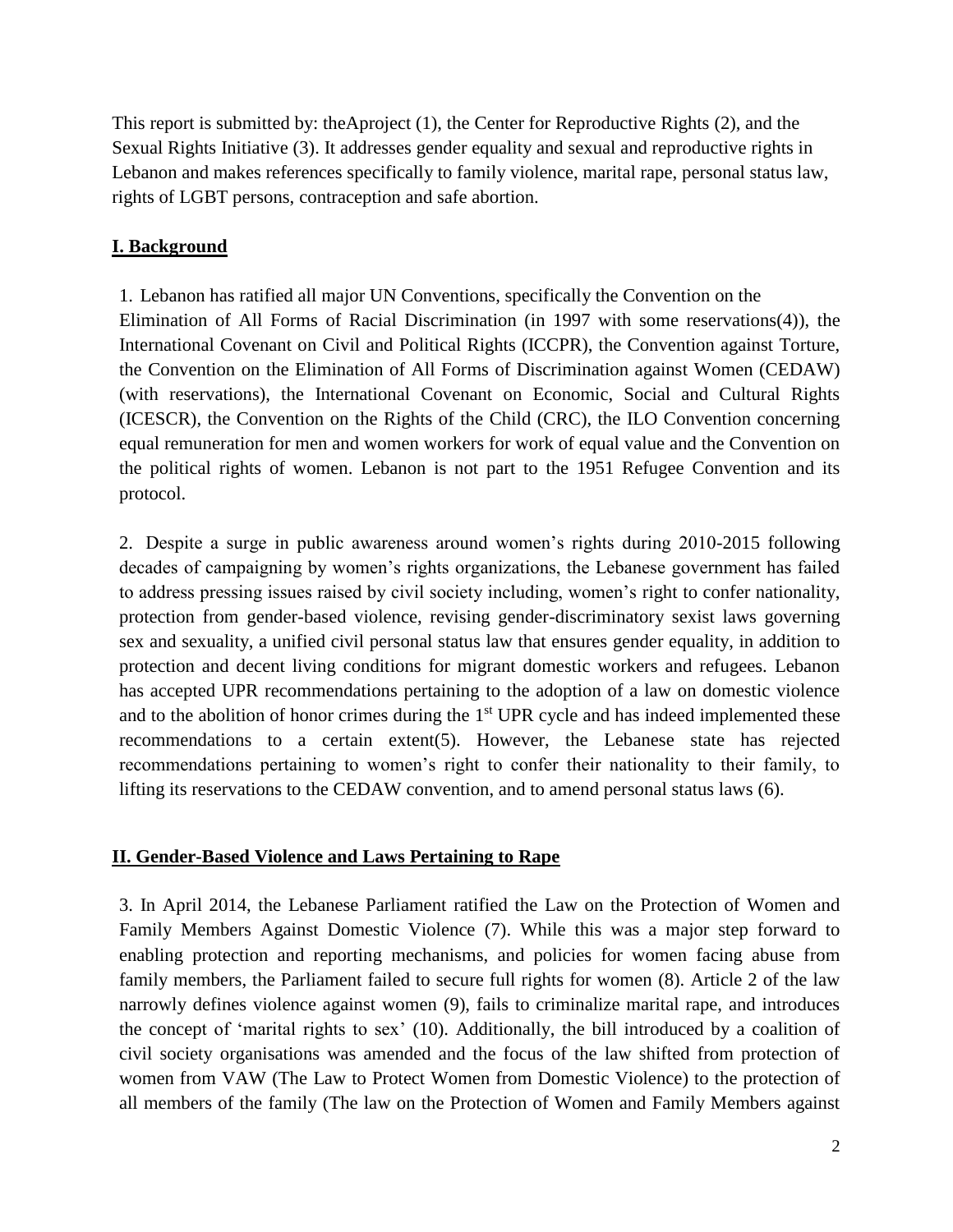Domestic Violence), thus denying the specific discrimination and human rights violations faced by women within the family because of their gender and because of the already oppressive personal status laws (11).

4. On August 4, 2011, Lebanese Parliament followed up on the recommendation to delete reduced sentences for "Honor" crimes, abolishing article 562 of the penal code (12, 13). While this measure was long overdue, women's organizations welcome this as a positive step towards abolishing all discriminatory articles in the penal code.

5. The Lebanese government has failed to delete Article 522 of the Lebanese Penal Code, which offers reduced sentences for rapists who marry their victims. In doing so, the government is responsible for upholding a culture of impunity and complicity with sexual violence against women. Additionally, Article 503 has long been contested by civil society because it criminalizes rape using the narrow legal definition of 'forced sexual intercourse perpetrated by a man on a woman who is not his wife' and explicitly excludes marital rape (14).

# *Recommendations - The Lebanese state should:*

- a. Revise the Law on the Protection of Women and Family Members Against Domestic Violence immediately and adopt the original bill prepared and submitted by the coalition of 41 civil society organisations to include: a specific focus on the human rights violations and discrimination suffered by women within the family, gender specificity of the law, granting of child custody for women facing violence, criminalisation of marital rape and the removal of the concept of 'marital rights to sex', and legal prominence over the personal status law.
- b. Repeal Article 522 immediately, which offers reduced sentences for rapists who marry their victims.
- c. Amend Article 503 to criminalize marital rape and widen the definition of rape to include all invasions of a sexual nature under circumstances that are coercive.

# **III. Sexual Orientation and Gender Identity**

6. Gender non-conforming individuals still suffer unjust and arbitrary incarcerations related to their gender expression under claims of impersonation due to missing or misrepresentative identification papers in Article 469 (15), offending public decency in Articles 209, 531, 532, 533 (16), "masquerading" as women to access female-only spaces in Article 521 (17), sex work in Articles 523, 524, 526, 528 (16), and suspicion of homosexual conduct and/or appearance of homosexuality in Article 534 (16).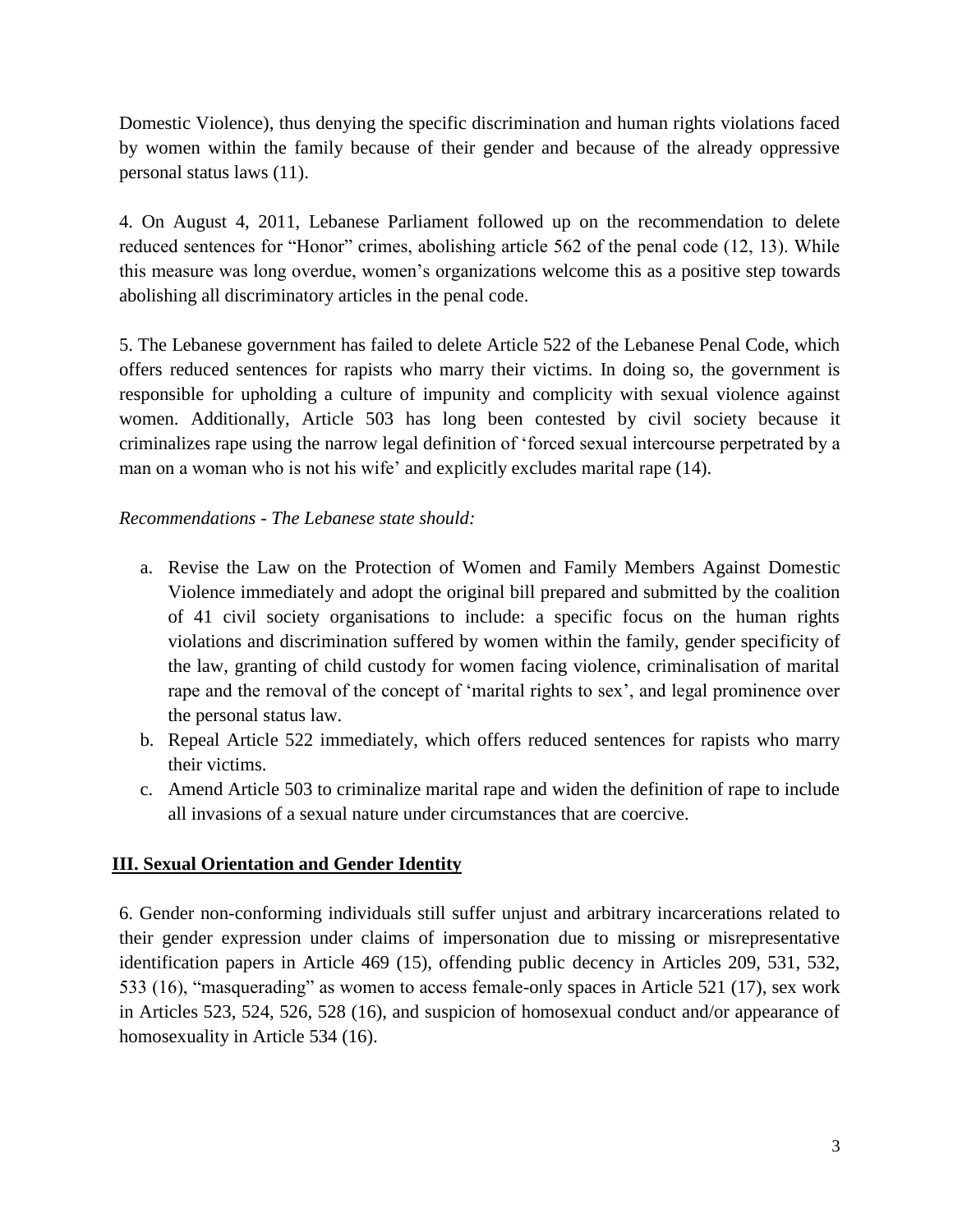7. Article 534 of the penal code regards any sexual activity deemed 'against nature' as a punishable offense with a sentencing of up to one year of imprisonment which stands in stark violation of the many international human rights treaties (18) that the Lebanese government has signed. Recently, this article was used in a raid that closed down a porn cinema and detained 35 men in the area of Bourj Hammoud at the end of July 2012 (19), and again in August 2014 with 24 men in Beirut's Al Agha Hammam (20). In the former, the arrested men were subjected to demeaning and tortuous anal probe "gay tests" (21). In the latter, the arrestees were beaten to draw out confessions as well as forced to undergo HIV and illegal drug tests at the arrestees' expenses. The officers even falsified a positive HIV test result to scare an arrestee (20).

8. On April 20th, 2012, the Mayor of the Municipality of Dekwaneh, Antoine Chakhtoora, closed down a club because of 'public immorality', detained Syrian gay men and took a transwoman for questioning in his private chambers. The mayor, with the support of municipal police forces, forcibly stripped her of her clothes, took photos of her and proudly exhibited her photographs on national television to prove that her gender was confusing and misleading (22). This unlawful, degrading and abusive treatment by the mayor was not met with any official reprimand (23).

9. While mainstream media, the law, religious institutions, and social norms view nonheterosexual and non-heteronormative persons as deviants, the most vulnerable are those who are non-Lebanese, currently Syrian, and/ or transgender individuals. When most raids take place Lebanese citizens who are not impoverished might pay their way out of imprisonment, while others who suffer racism and transphobia have less protection, are further detained, deported, unjustly charged with other crimes, and subjected to violence, torture, and degrading treatment.

10. Following many civil society protests and a recommendation by the President of the Syndicate of Physicians, the Minister of Justice released a statement(24) on August 11, 2012 deeming anal probing as a "gay test" to be medically irrelevant and prohibiting all forensic physicians from performing it on persons suspected of homosexuality. However, despite these improvements, detention, incarceration and sexual abuse, especially against marginalized populations, still occur in Lebanon (23, 25) with impunity.

11.Engaging in sex work is not truly a choice of all transpersons engaged in it to ensure livelihood, as many find it difficult to find formal work due to having to produce their identification papers and disclose their biological sex when applying for a job . Many transpersons endure harassment while trying to update the photograph on their identification papers, and even if that obstacle is bypassed many employers still do not accept the perceived incongruence between the gender exhibited in the photo and biological sex. Many transpersons have to work without employment contracts, and might be denied regular payment for their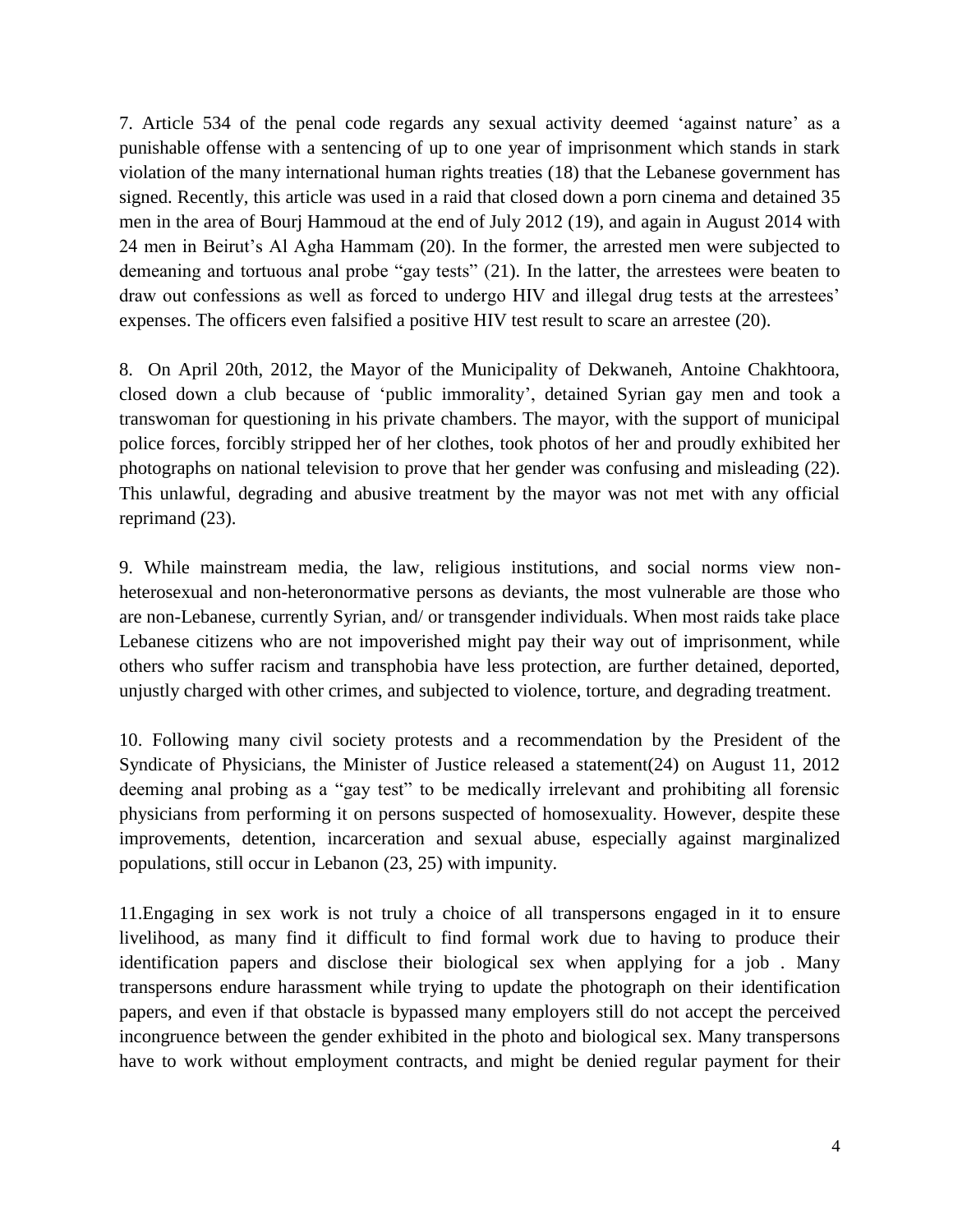work, receive lower salaries than deserved, get fired without notice or reason, receive no compensation, and cannot litigate this discrimination against them (26).

#### *Recommendations - The Lebanese state should:*

- a. Abolish Article 534 of the Penal Code that criminalizes homosexuality.
- b. Take all necessary measures to provide protection from all forms of violence and harassment related to sexual orientation, gender identity and gender expression.
- c. Guarantee non-discriminatory treatment and prevent and remedy abuse of power by police and other security forces on the basis of sexual orientation and gender expression.
- d. Ensure that transgender persons be able to update their identification papers without harassment from authorities so that these accurately represent the person carrying them and they can avoid persecution for impersonation.
- e. Implement the existing laws that forbid forced testing for drugs, sexually transmitted infections, and anal probing as a means of proving "deviance" and homosexuality.

#### **IV. Comprehensive school-based sexuality education**

12. The Ministry of Education and Higher Education and Ministry of Public Health approved a decree (decree 6610/11 of June 4, 2010) to introduce a school-based Reproductive Health Education and Gender curriculum, which is yet to be implemented in schools in Lebanon. While training on the approved and mandated curriculum, developed by UNFPA and the Educational Center for Research and Development (ECRD) (27), has already taken place with hundreds of public school teachers, health educators, and counselors (28) across the country, the curriculum is yet to be implemented in classrooms. Although the curriculum falls short of discussing sexuality outside of the scope of reproduction, it could improve the knowledge and attitude of students towards their reproductive health and understanding of gender, as it contains specific activities aimed at providing intermediate and secondary students with accurate reproductive health information to assist them in developing healthy attitudes and skills with regard to sexuality and reproduction through school extra-curricular activities (29).

#### *Recommendations - The Lebanese state should:*

- a. Implement the Reproductive Health Education and Gender curriculum in public and private school classrooms and develop and implement standards for monitoring and evaluating the implementation of the curriculum.
- b. Further train school teachers, health educators, and counsellors so that they understand the importance of students receiving comprehensive sexuality education.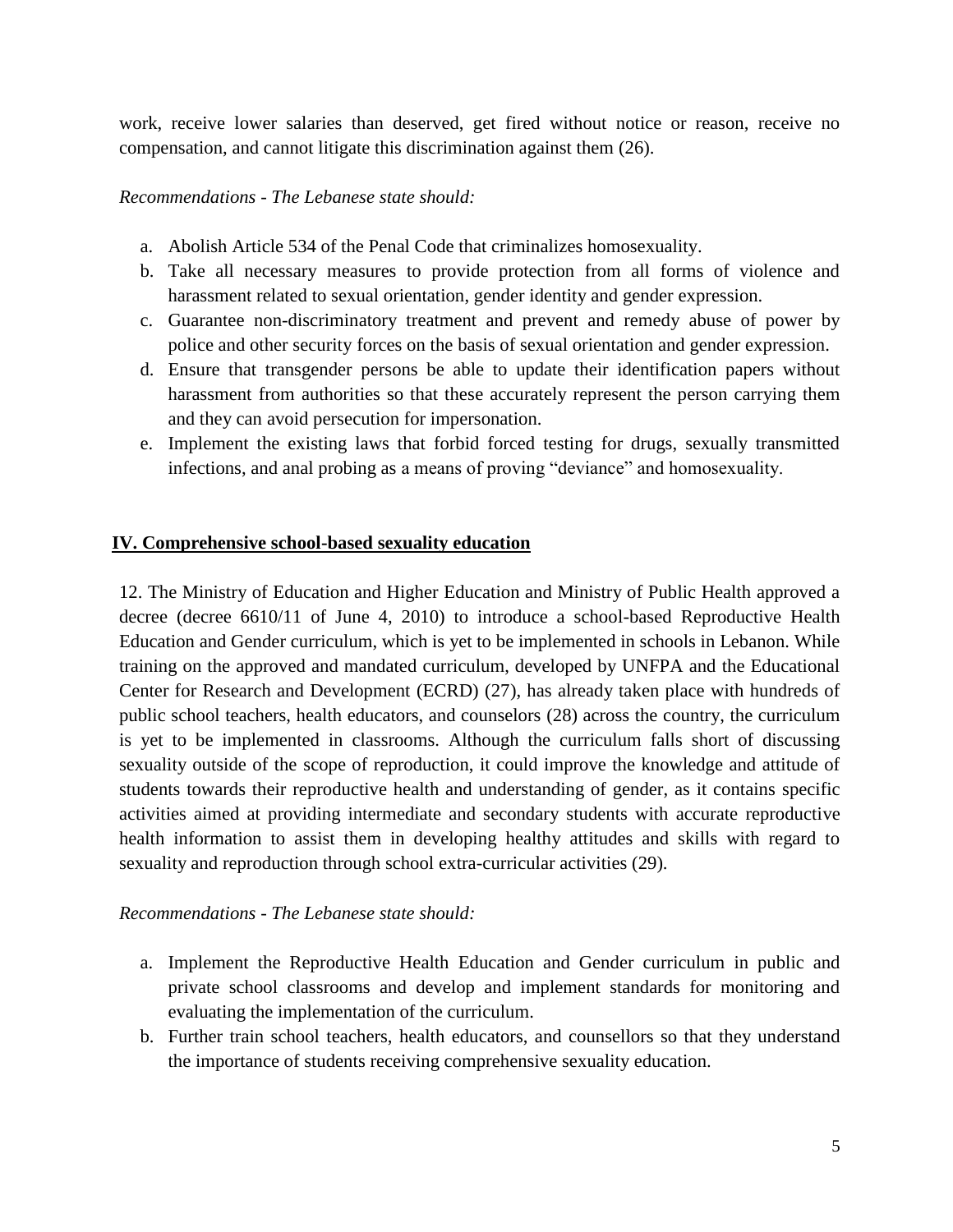c. Develop the curriculum further to include sexual health and a broader understanding of sexual and gender diversity.

### **V. Reproductive Health and Rights**

# **a) Access to information and services on contraception, including emergency contraception**

13. Population Reference Bureau (2011) (30) documented that the latest data (prior to 2006) from Lebanon showed that 58% of married women between the ages of 15-49 use some kind of contraceptive method, including 34% using modern methods. According to the PRB and UNFPA, the unmet need for family planning for married women in Lebanon in 2004 was 19%. This is not mentioning unmarried women and those engaging in pre-marital sex (31).

14. In Lebanon, most forms of contraception are available, with the most commonly used being (male) condoms, contraceptive pills and IUDs. Contraceptives pills are easily accessible in pharmacies or offered at dispensaries for free or at a subsidized fee. However, pervasive social norms and stereotypes around sexuality, especially around the sexuality of adolescents and/ or sex outside of marriage, often prevents women, especially unmarried women, from seeking contraceptive information, products and services, putting them at a greater risk of unwanted pregnancies and contracting STIs.

15. While emergency contraception (EC) is available over the counter, lack of access to contraceptive information and prevailing stereotypes around how unmarried women and adolescent girls should not be having sex lead to low usage of other contraceptives and misuse of EC as a regular form of contraception (32). There also have been incidences where Levonorm (Levonorgestrel) was out-of-stock (33). Currently, however, Levornorm has been completely taken off the market and replaced with Ulipristal Acetate (EllaOne) which has double the cost. Young women already had difficulty purchasing EC because of the stigma by pharmacists (32), now an added obstacle is that it has also become too expensive and it is the only available EC on the market. These barriers constitute a form of violence against women as stated by the Special Rapporteur on Violence against Women, who has classified several reproductive rights violations as form of VAW, including unwanted pregnancies that result from denial of access to contraception (34).

16. Barriers to access to contraceptive information and services are even greater for marginalized groups such as migrant domestic workers (35) and women refugees. Their access is limited geographically, as refugees usually live in informal settlements far from cities or are being sheltered among the poorest communities in Lebanon and migrant domestic workers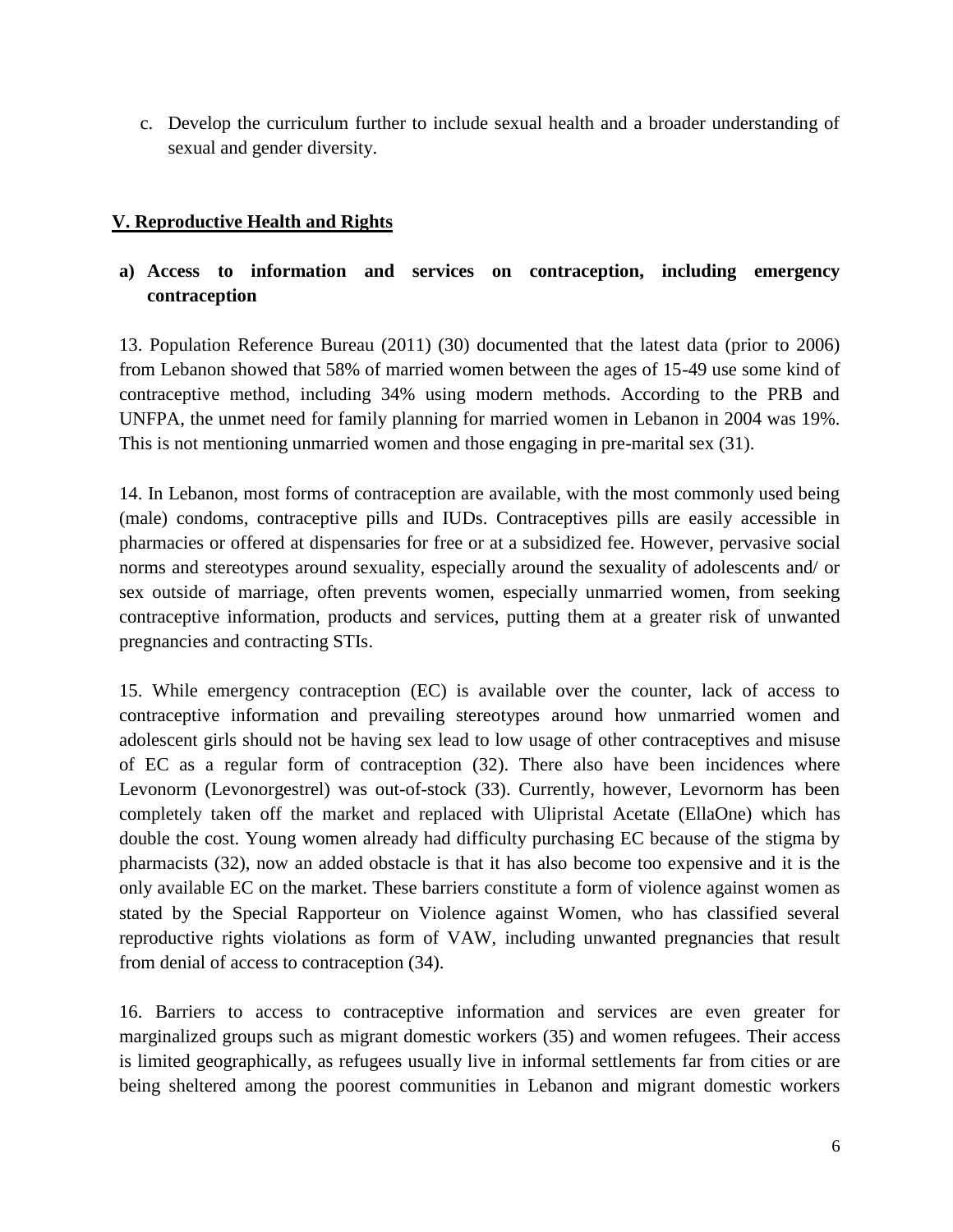usually reside in the homes of their employers and are rarely permitted to leave their workplace even for a day off. Moreover, migrant domestic workers and refugees do not beneficiate from the Lebanese social security regime, and have to subscribe to a private health insurance scheme, something they cannot obtain given their lack of resources, making visits to get prescriptions prohibitively expensive (36). According to UNFPA data, among Syrian refugees in Lebanon, only 37% of non-pregnant married women were using contraception (37).

#### *Recommendations - The Lebanese state should:*

- a. Ensure that contraceptive information and services are adequate, available, accessible, and of good quality for all women and adolescents in Lebanon, including for migrant domestic workers and women refugees, free from coercion, discrimination and violence.
- b. Reinstate affordable and adequate EC in pharmacies so that women and girls may access it and avoid unwanted pregnancies.

#### **b) Access to abortion and post-abortion services**

17. Under the Lebanese law that was drafted in 1943, based on the French penal code at the time (38), articles 539-546 state that abortion is illegal under all circumstances. It was not until October 1969 that Presidential Decree No.13187 allowed abortion to be performed but only to preserve the pregnant woman's life (39).

18. Abortion is permitted only if it is required to save the life of the pregnant woman and requires the consent of two physicians other than the attending physician (40). Under Article 542 of the penal code, a person who performs an abortion (outside of the exception of preserving the woman's life) is subjected to one to three years of imprisonment (41), and under Article 541 of the penal code the woman herself is subject to six months to three years imprisonment (41).

19. Article 539 of the penal code also prohibits the dissemination of information on abortion or methods used to facilitate it, and the selling or acquisition of objects that are designed to perform it (41).

20. Barriers to access to safe abortion information and services endanger women's health and lives by pushing them to resort to clandestine abortions in unsafe and unsanitary facilities. This holds for all women in Lebanon, particularly for marginalized groups such as women domestic workers (35), who have little to no rights under the Kefala system (the sponsorship system) (42), and for displaced and refugee women, who face sexual violence in total impunity (36,43).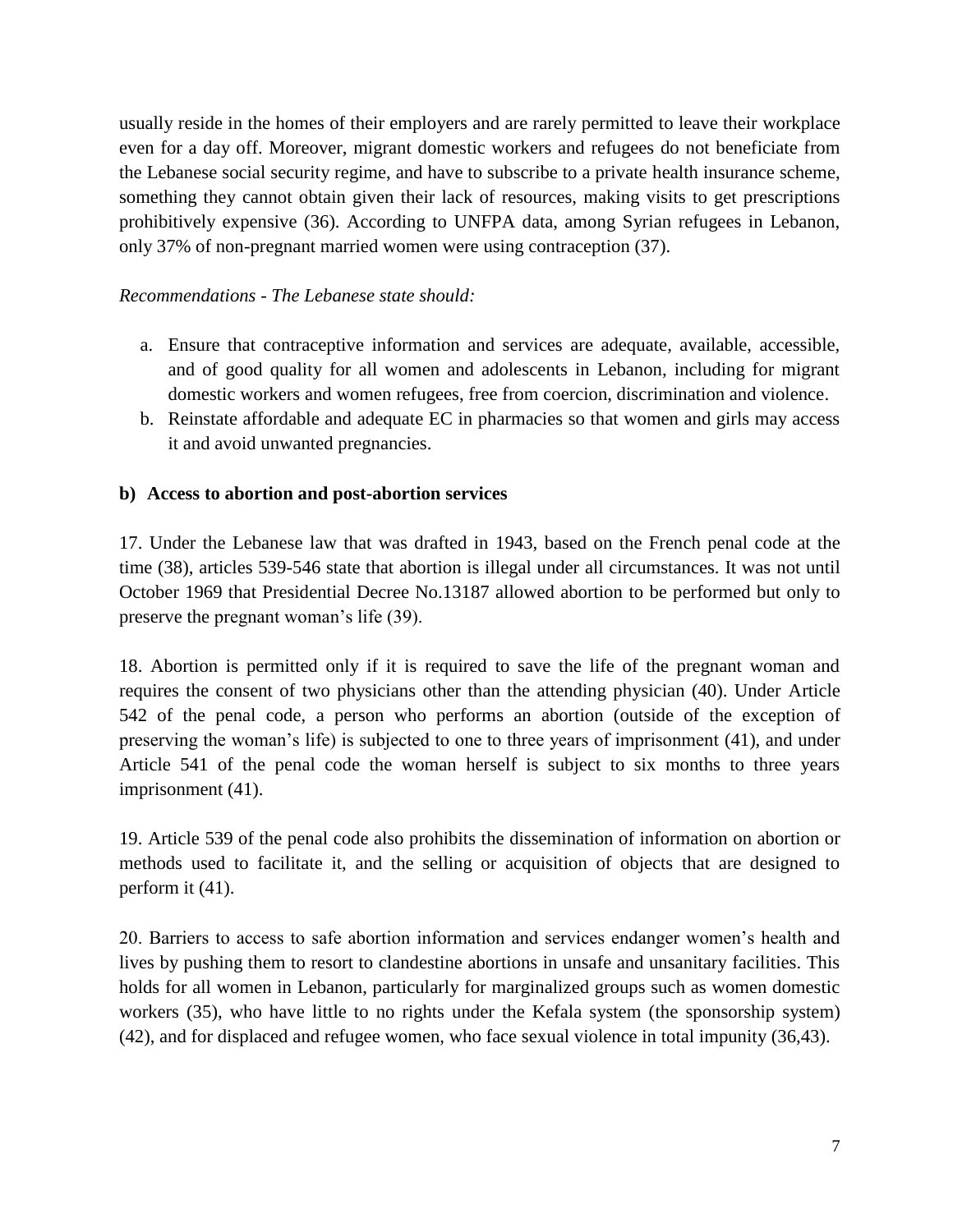21. Regarding medical abortions, in February 2013 stricter restrictions have been placed on the distribution of Misoprostol in pharmacies (44), whereby it used to be available over the counter, then over the last few years required a prescription to obtain; now it requires a prescription to obtain and is subject to a protocol as strict as for the sale of narcotics. Medical abortion via Misoprostol has been more restricted and many refugee women report physicians in clinics and pharmacists selling 2 or 4 pills for  $20 - 70$  USD, knowing that the entire 28-pill packet of Cytotec (Misoprostol) costs around 12 USD. Women are being prescribed Misoprostol in incorrect doses and routes and are told that this method will most likely fail, and indeed it causes no-or-incomplete abortions and usually requires return for a lucrative surgical abortion (45). Regarding surgical abortions, due to the risk taken by healthcare providers who perform these procedures under restrictive laws, physicians usually charge clients not only for their work but also the risk of legal prosecution. This can be extremely expensive, resulting in greater impacts on poor and marginalized women (46). With no regulation on the prices of abortion, the client is usually charged between \$300 -\$1200 depending on the geographical location and the space in which the procedure is performed: home, clinic or hospital (47).

22. With over a million registered Syrian refugees in its territory, more than half of whom are women, and with ever growing refuge and displacement of people from the Syrian conflict into Lebanon (48), the Lebanese government has the duty to ensure that the sexual and reproductive rights of women refugees are respected, protected and fulfilled. The CEDAW Committee (49) and the Committee against Torture (50) recognize that in conflict-settings, women and girls are more likely to face unplanned pregnancies, and call on states to ensure that sexual and reproductive health-care in conflict-affected settings includes access to safe abortion services and post-abortion care. The denial of abortion services to these women can rise to the level of torture or cruel, inhumane and degrading treatment (51).

#### *Recommendations - The Lebanese state should:*

- a. Remove all legal barriers pertaining to access to safe abortion and in particular decriminalize seeking and providing abortion;
- b. Take positive measures to ensure that all women and adolescents have access to safe abortion and post-abortion care free of discrimination, violence and coercion, such as ensuring access to essential medicines and services that make abortion services safer and easier to access, especially in rural settings, and ensuring adequate training, support, and supplies to ensure that abortion-related complications can be treated, irrespective of the legality of abortion.
- c. Remove restrictions on the dissemination of scientifically and medically accurate information pertaining to safe abortion services;
- d. Adopt laws and policies enabling migrant women, refugees and displaced women to have access to safe abortion and post-abortion care.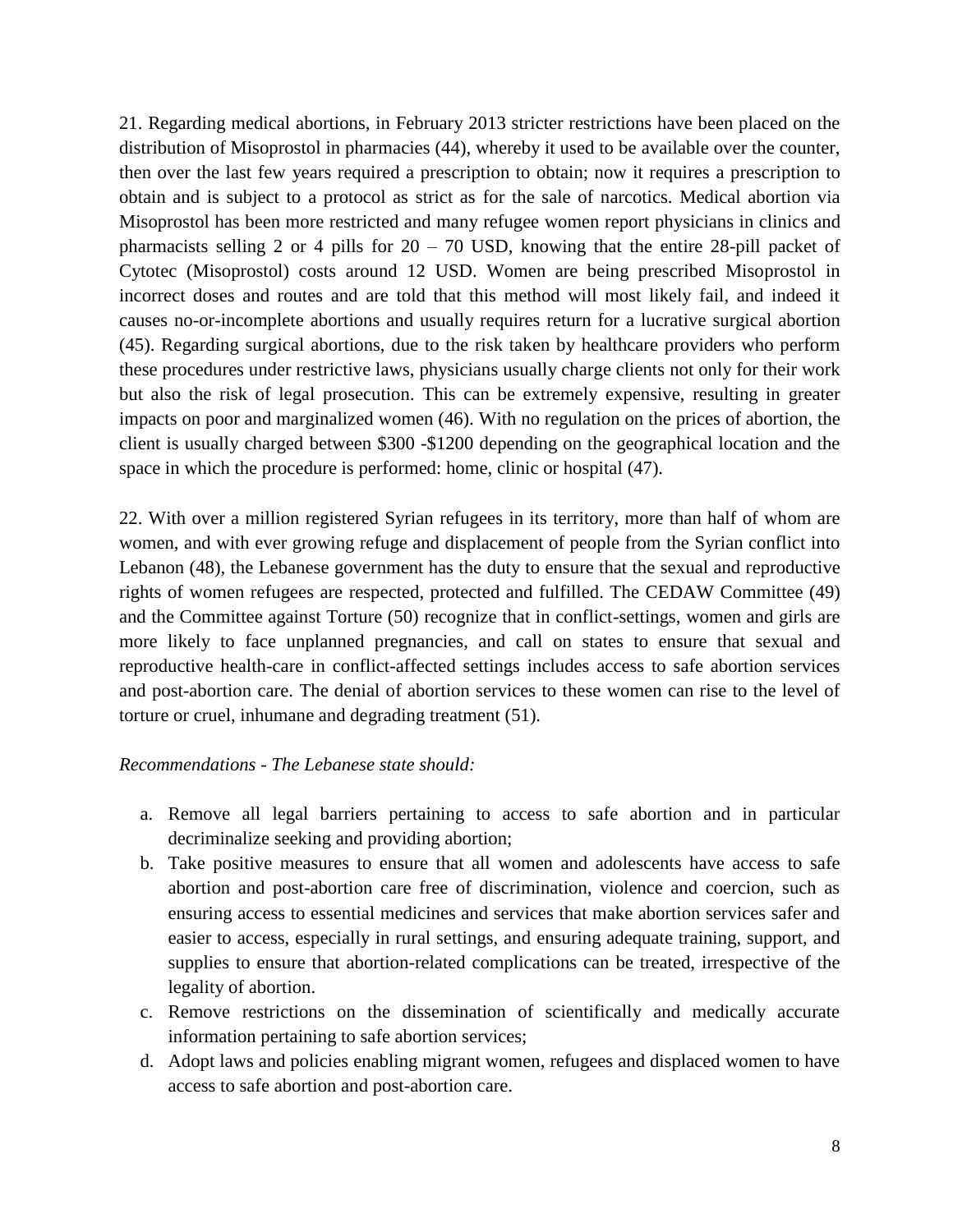### **c) Maternal mortality and morbidity**

23. Lebanon has made progress in achieving Millennium Development Goal 5, namely improving maternal health and particularly the target of reducing the maternal mortality ratio (52). It has made a conscious effort to disseminate and implement the OHCHR technical guidance on the application of a human rights-based approach to the implementation of policies and programmes to reduce preventable maternal mortality and morbidity. Lebanon also contributed a submission to the report on the application of the technical guidance (53).

24. The above mentioned efforts have focused on Lebanese women and have not included refugee and migrant women, who access obstructed and/or poor quality antenatal, delivery, and postnatal services (54). Issues of cost, access to information in a language they understand, acceptability of practitioners and facilities, geographic accessibility, and legal hindrances to registering the birth of their children are the main barriers they have to face, rendering them more vulnerable to pregnancy and delivery related complications and thus to maternal mortality and morbidity.

#### *Recommendations - The Lebanese state should:*

- a. Take positive measures to ensure refugee and migrant women receive appropriate, accessible, acceptable and good quality reproductive health information and services, free from violence, coercion and discrimination, such as:
	- Involving refugee and migrant women in the design and implementation of health policies aimed at improving maternal health;
	- Distributing government guidelines addressing reproductive health services to all facilities, to refugee and migrant women, and to the community at large and encourage their use;
	- Institutionalize continuous training programs for reproductive health-care providers in both public and private facilities.
- b. Remove all barriers to registering childbirth in refugee communities and take positive measures such as disseminating information on legal procedures to refugees.

#### **VI. Access to HIV testing and treatment**

25. Government interventions need to address HIV/AIDS prevalence, which constitutes a growing risk to women as the number of infected women is growing, and prevention and detection measures are still largely unused (55). The number of total reported cases is estimated at 1,700, with 109 newly reported cases in 2014 and a total number of unreported cases estimated at 3,750 (56). While 47% of all transmissions are "non-specified", 51% of HIV transmissions are due to sexual relations (55), and recently it appears that 93% of the newly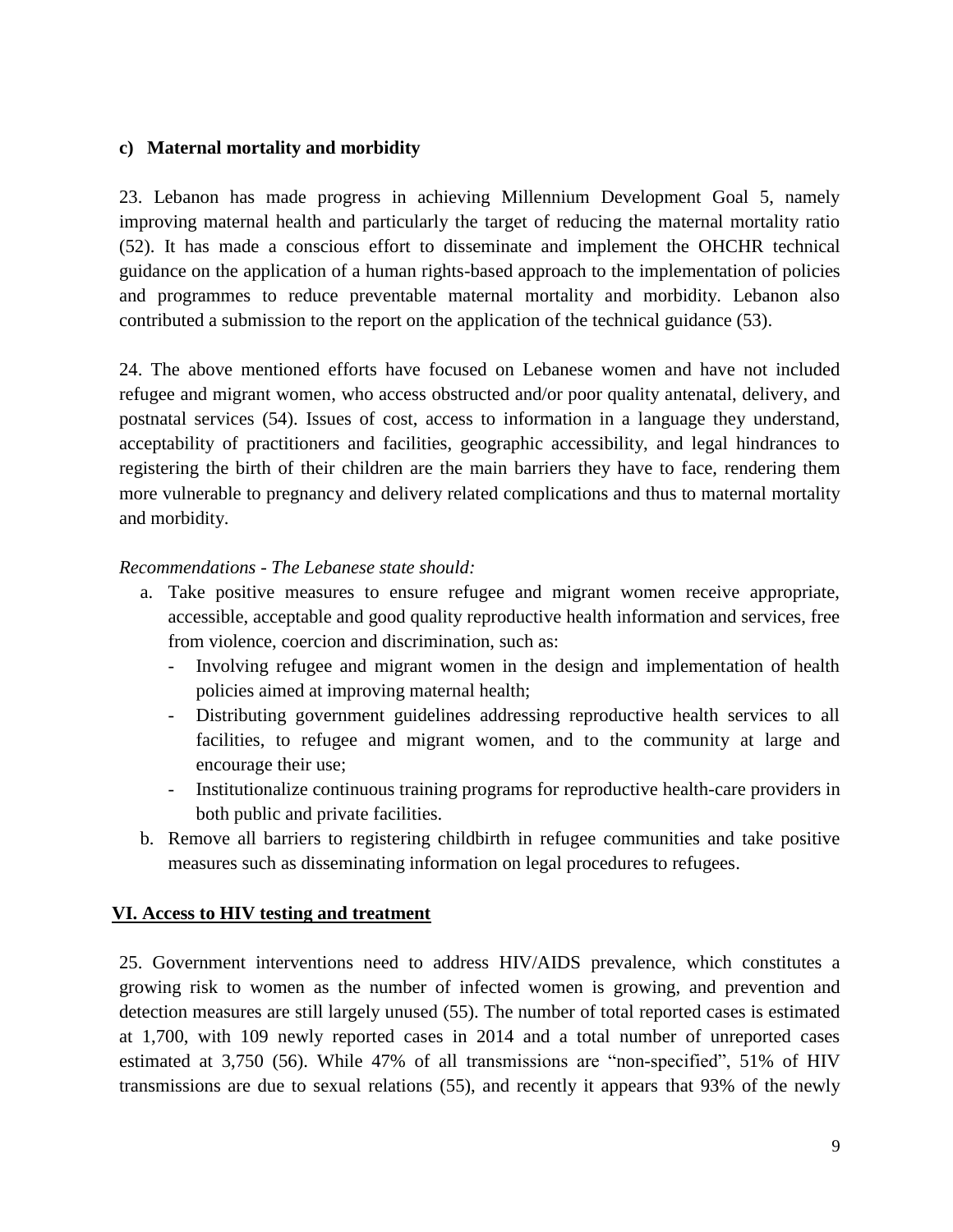acquired cases of 2014 were among men (57), and that vertical transmission (mother to child) is almost zero. The largest age group with the infection is the 15- to 29-year-olds with 26.1%, followed by those aged 30 to 49 at 25.7%. Of the total infections by sexual transmission 27.5% is through heterosexual behavior, 22% homosexual, 0.9% bisexual and 49.6% non-specified (58).

26. The Head of the National Aids Program (NAP) believes that the virus is mostly restricted to men who have sex with men, and that the undisclosed sexual activity is probably due to stigma against homosexuality (56). There is an assumption within the NAP that most women in Lebanon are not living with the virus, insinuating that the rate of HIV transmission is controlled. Meanwhile, a large percentage of those who are living with HIV do not disclose whether their sexual behavior is same-sex or otherwise, and most HIV testing campaigns are tailored to test men whether heterosexual or not. Therefore it is uncertain whether women are at lower risk or whether men are tested for HIV more. Institutional barriers mainly lie within the conceptual and behavioral stereotypes around HIV and its transmission, and the risk to women needs to be emphasized (55).

27. The main challenges facing effective HIV interventions are the political and internal insecurity of the country, shortage of funding, resistance from religious leaders and decision makers, lack of skilled human resources (59) and discrimination against and stigmatization of those infected with HIV, reinforced by a legal system that penalizes drug use (preventing injecting drug users from seeking voluntary testing and counseling and hindering their access to harm reduction facilities) (60) and homosexuality (61). Another challenge with regards to effective HIV interventions for women is the prevalent belief that HIV is restricted to men who have sex with men.

### *Recommendations - The Lebanese state should:*

- a. Provide comprehensive reproductive health interventions and HIV/AIDS prevention, detection and treatment services to women.
- b. Reform laws and legal support services, with a focus on anti- discrimination, protection of public health, and improvement of the status of women, children and marginalised groups, in accordance with the OHCHR and UNAIDS International Guidelines on HIV-AIDS and Human Rights (62).

### **VII. Trafficking and Sex Work**

28. In August 2011, the Lebanese Parliament passed an anti-trafficking law (63) to address the crime of trafficking in persons. However, civil society organizations presented several problems with the law, specifically its focus on punishment rather than prevention and protection, a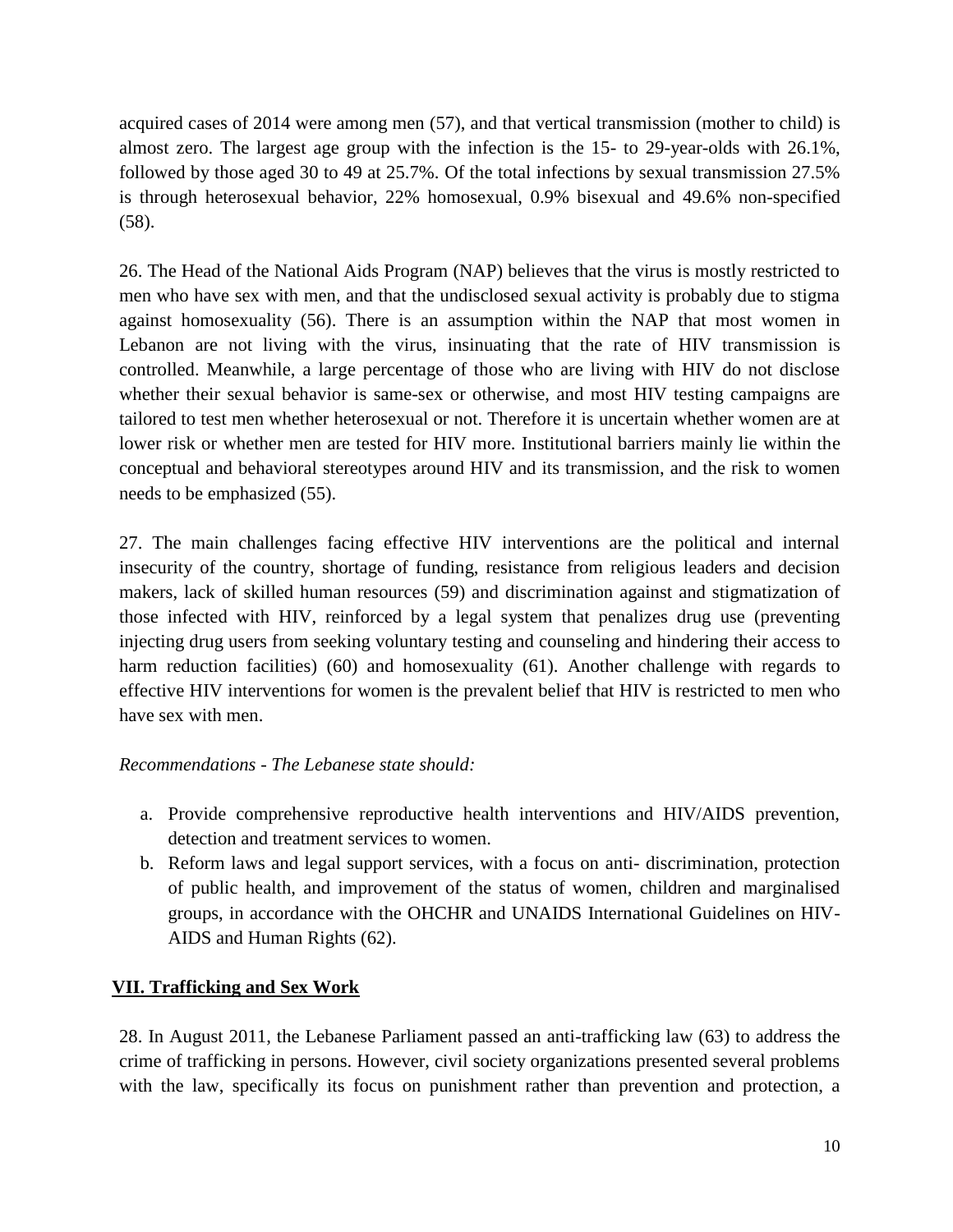disregard for the vulnerabilities of migrant women and refugees during the prosecution process, and no specific provisions in the law addressing the special protection needs of trafficked children (64).

29. Women who enter the country as "artists" are usually trafficked and forced into the sex industry operating within certain "super nightclubs". Many of these women are not permitted to leave their lodgings without being accompanied, have their passports confiscated, and are forced to get tested for HIV, STIs, and pregnancy (65, 66).

30. Sex work in Lebanon is technically legal as long as it is licensed and occurs in registered brothels. However, since the end of the Lebanese civil war in 1990, no brothel has been granted registration. As such, sex work has moved to the customer's home, a public location, online, or over the phone (16). All these forms of sex work are considered by law to be "secret prostitution" and are punishable by imprisonment and/or fine. The only exception is a legal loophole where a non-national (usually a woman) can enter the country with an "artist" visa, in which case her activity is not considered as "secret prostitution" and therefore is not punishable (16).

31. Articles 523, 524, 526, and 528 criminalize the solicitation of others for sex. Sex workers are targeted through these articles for selling sex, while article 527 criminalizes facilitators and the employers of sex workers. Persons charged with any of these articles are prone to deportation under article 530 (16), while citizens would be punishable by imprisonment and/or a fine.

32. The criminalization of sex work and efforts to abolish it, as well as the violence and attitudes that encompass such attempts, lead to an abusive climate for sex workers that prevents them from exercising their rights and accessing justice. Achieving equality and realizing the social and economic rights of all sex workers and specifically of trans persons, women, or refugees (67) working in the sex industry must include addressing the stigma against sex workers, providing them legal protection when violations of their rights occur, and decriminalizing activities associated with sex work so that their work conditions can improve. Moreover, it must be recognized that trafficking for the purpose of sexual exploitation perilously undermines the safety, health, and freedoms of those trafficked and these violations of basic human rights needs to be addressed (68).

*Recommendations - The Lebanese state should:*

a. Cease all forced, coerced and involuntary medical testing on sex workers, particularly HIV testing.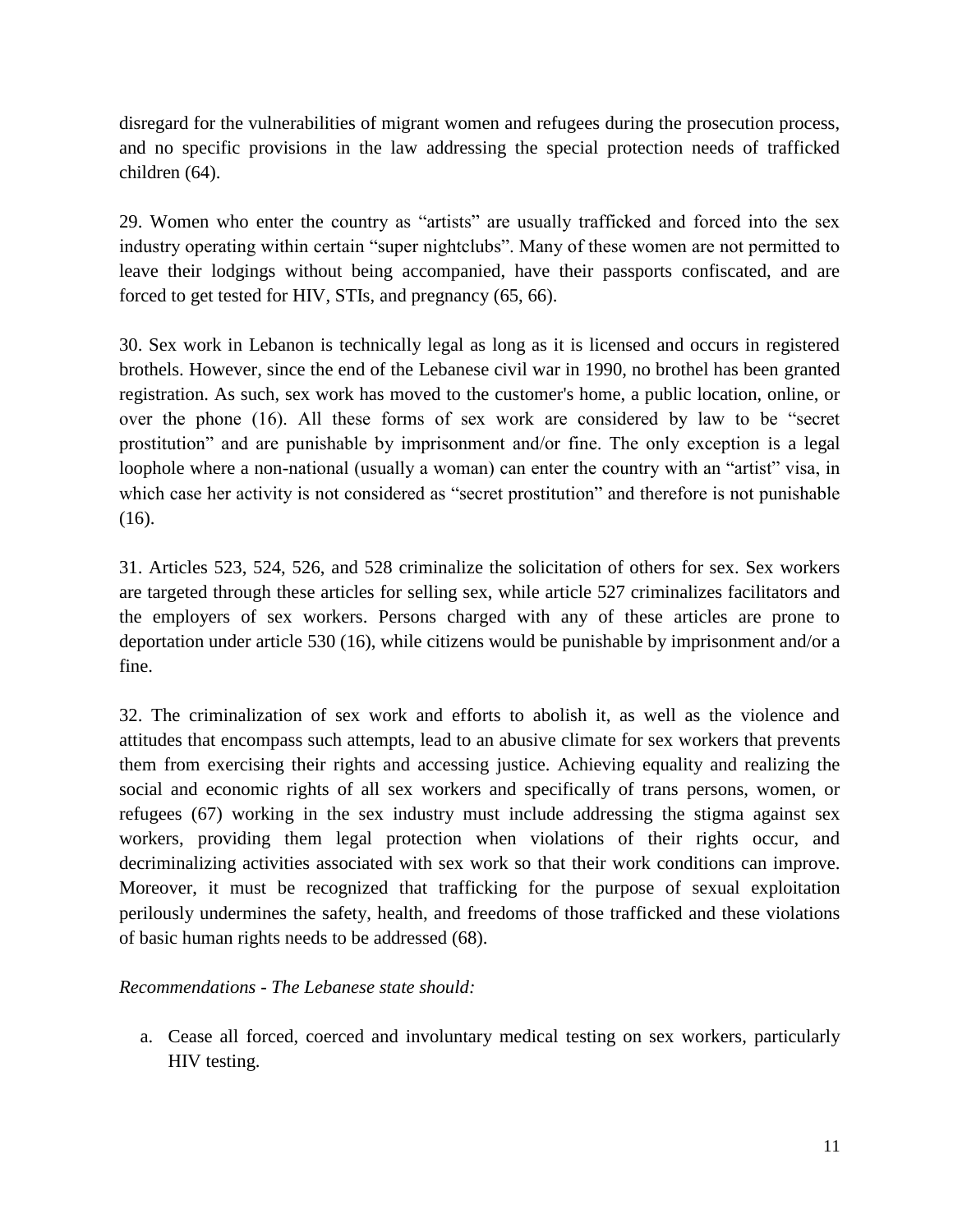b. Amend all laws in the Penal Code that stigmatize sex workers, such as articles 523, 524, 526, and 528 of the penal code.

### **VIII. Syrian Women Refugees**

33. According to UNHCR, there are currently 70,189 Syrian women refugees heading households in Lebanon (69). Syrian women refugees face high risks of rape, sexual violence and harassment in Lebanon, often perpetrated by men in positions of power such as employers, landlords and even faith-based aid distributors. Syrian women in Lebanon interviewed by Human Rights Watch indicated that they did not report these incidents to local authorities due to lack of confidence that authorities would take action and fear of reprisals by the abusers or arrest for not having a valid residency permit (70). Poverty, lack of access to resources including food and adequate housing and rampant discrimination, render Syrian women and girl refugees more vulnerable to sexual exploitation and child, early and forced marriages (CEFM). Gender stereotypes also contribute to the increase of CEFM among the Syrian refugee community: girls are perceived as a burden within families struggling to survive and marrying them can bring a dowry that would help the family financially, or families believe that a husband would protect young women and girls. These situations of child, early and forced marriage often translate into severe abuse towards girls, with dire consequences on their sexual and reproductive and mental health (71). 'Survival sex' is another form of violence identified by adult women and adolescent girls since arriving in Lebanon. Lack of and failure of social services pushes Syrian refugee women towards 'survival' sex when women and girls exchange sexual favors for food or other goods, or money to help pay the rent (72). Women refugees face high levels of intimate partner violence; their male partners' frustration and lack of access to resources contributes to this situation (36).

#### *Recommendations - The Lebanese state should:*

- a. Sign and ratify the 1951 Refugee Convention and its protocol.
- b. Work in coordination with UN agencies and civil society organisations to ensure Syrian women refugees have housing, food and healthcare, including sexual and reproductive healthcare and information, which is acceptable, accessible, available and of good quality.
- c. Establish mechanisms enabling women refugees to submit complaints on violations perpetrated against them without fear of violence and reprisals and coordinate with UN workers in responding to cases involving refugees, especially on cases of rape, sexual violence and harassment.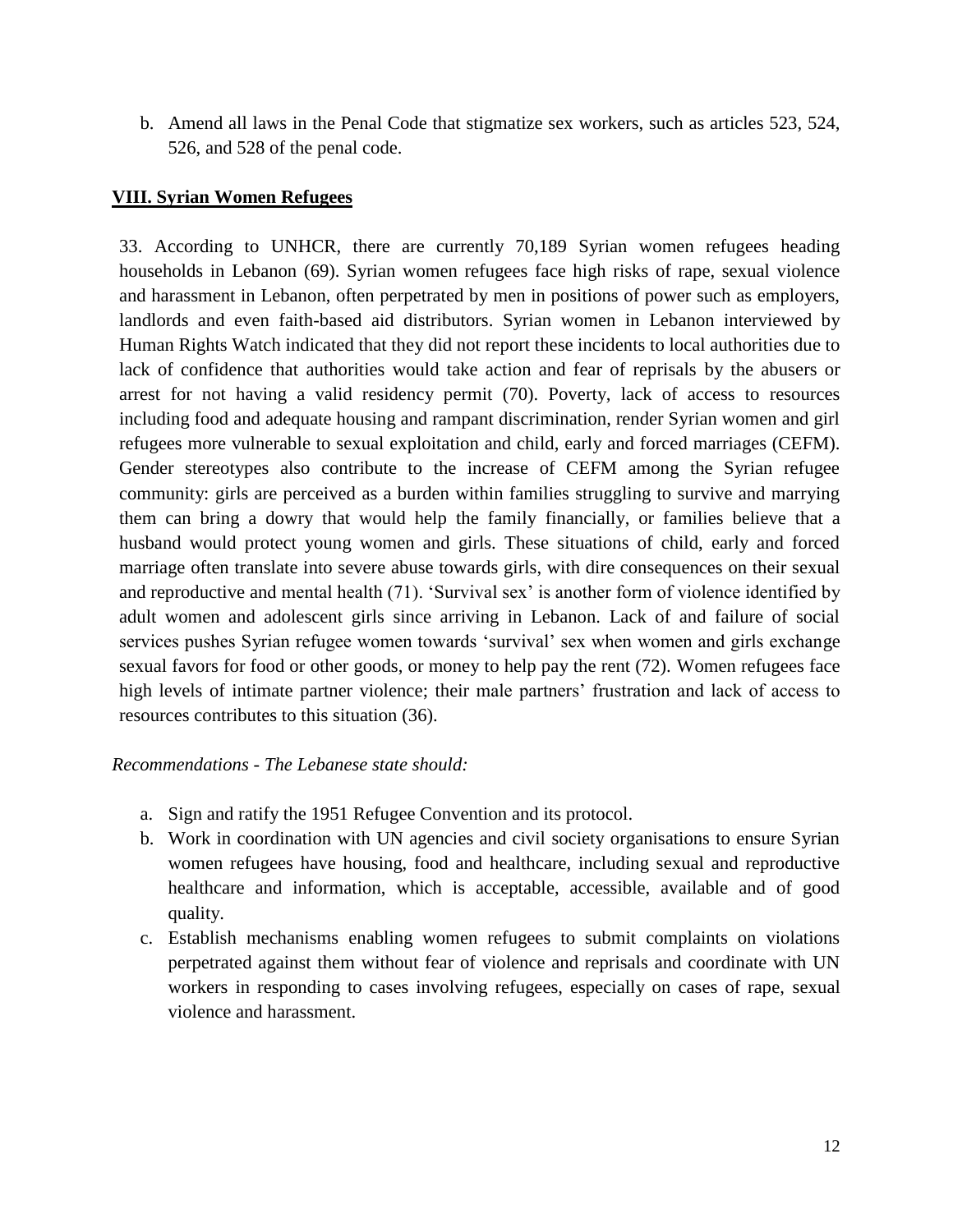#### **References**

- 1. TheAproject is an initiative seeking agency, alternatives, and autonomy in sexuality, sexual health, and gender in Lebanon. The project aims to address sexuality by integrating an affirmative and sexpositive framework with a dedication to women and trans\* individuals, and marginalized communities receiving little-to-no attention and resources such as refugees, displaced citizens, and migrants. Producing sex-positive multimedia and documentation, as well as contributing to the body of research on sexuality in Lebanon are cornerstones of theAproject.
- 2. The Center for Reproductive Rights (CRR) is a global reproductive rights organization that uses constitutional and international law to secure women's right to an abortion in over 45 countries. The Center for Reproductive Rights uses the law to advance reproductive freedom as a fundamental human right that all governments are legally obligated to protect, respect, and fulfill.
- 3. The Sexual Rights Initiative is a coalition including Action Canada for Sexual Health and Rights, Akahatá Equipo de Trabajo en Sexualidades y Generos (Latin America), Coalition of African Lesbians, Creating Resources for Empowerment in Action (India), The Egyptian Initiative for Personal Rights, The Federation for Women and Family Planning (Poland), and others.
- 4. With reservations on article 9 (2), and article 16 (1)(c)(d)(f) and (g).
- 5. Human Rights Watch, *Lebanon: Law Reform Targets Honor Crimes*, Aug.11 2011, http://www.hrw.org/news/2011/08/11/lebanon-law-reform-targets-honor-crimes; Human Rights Watch, *Lebanon: Domestic Violence Law Good, but Incomplete*, Apr.3 2014, http://www.hrw.org/news/2014/04/03/lebanon-domestic-violence-law-good-incomplete.
- 6. Sexual Rights Initiative, *UPR Database*, [http://sexualrightsinitiative.com/universal-periodic](http://sexualrightsinitiative.com/universal-periodic-review/data/upr-sexual-rights-database/#/data/index.php)[review/data/upr-sexual-rights-database/#/data/index.php.](http://sexualrightsinitiative.com/universal-periodic-review/data/upr-sexual-rights-database/#/data/index.php)
- and Women of Protection the on Law [قانون رقم 293 حماية النساء وسائر أفراد األسرة من العنف األسري 7. Family Members Against Domestic Violence], *available at* [http://www.kafa.org.lb/FOAPDF/FAO-](http://www.kafa.org.lb/FOAPDF/FAO-PDF-19-635452677355155003.pdf)[PDF-19-635452677355155003.pdf.](http://www.kafa.org.lb/FOAPDF/FAO-PDF-19-635452677355155003.pdf)
- 8. Nizar Saghieh, *Interpreting Lebanon's Law Against Domestic Violence: Jurisprudence as Legal Reform,* THE LEGAL AGENDA, June 20, 2014, [http://english.legal](http://english.legal-agenda.com/article.php?id=626&lang=en)[agenda.com/article.php?id=626&lang=en.](http://english.legal-agenda.com/article.php?id=626&lang=en)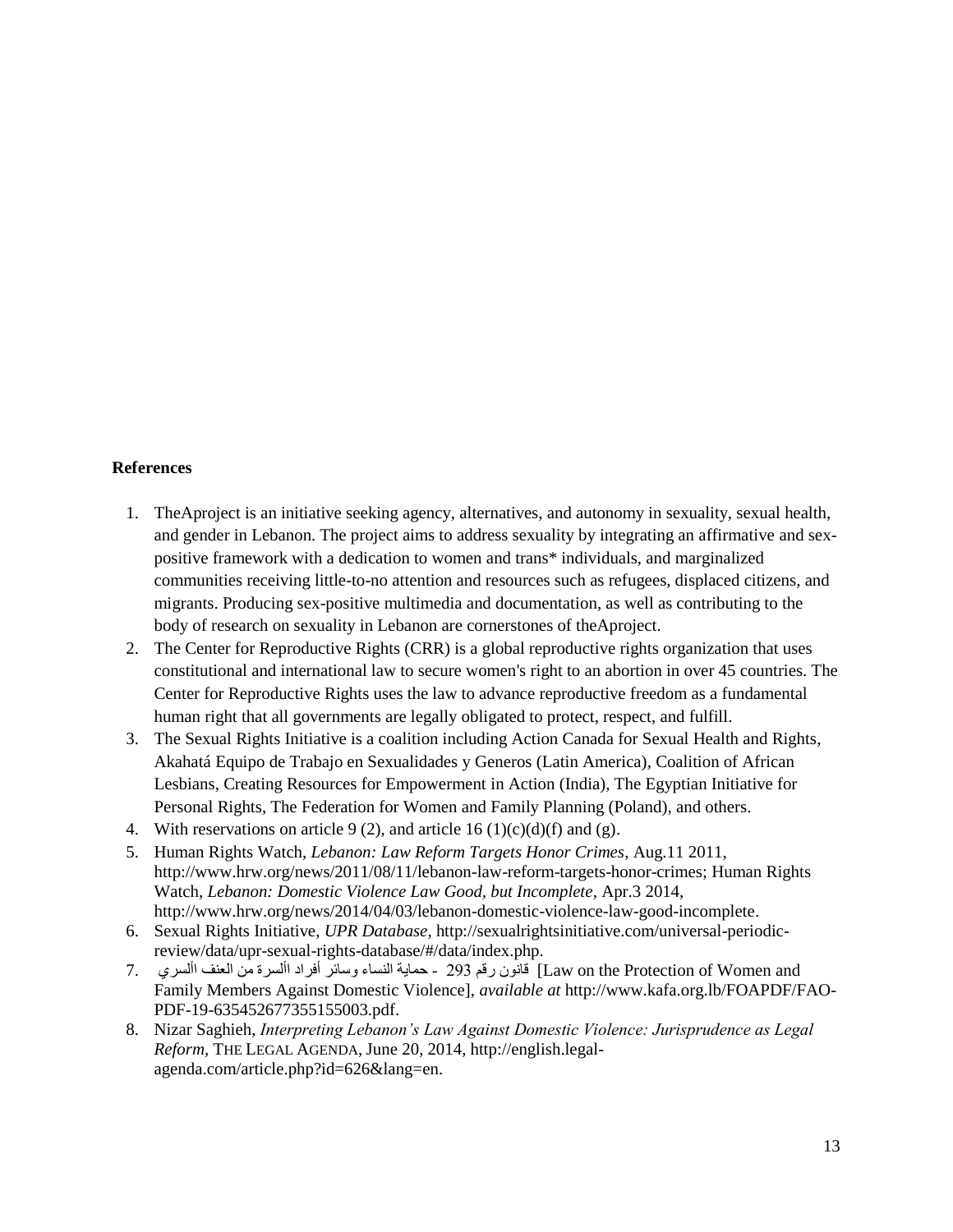- and Women of Protection the on Law [قانون رقم 293 حماية النساء وسائر أفراد األسرة من العنف األسري 9. Family Members Against Domestic Violence], *available at* [http://www.kafa.org.lb/FOAPDF/FAO-](http://www.kafa.org.lb/FOAPDF/FAO-PDF-19-635452677355155003.pdf)[PDF-19-635452677355155003.pdf.](http://www.kafa.org.lb/FOAPDF/FAO-PDF-19-635452677355155003.pdf)
- 10. األسري العنف من األسرة أفراد وسائر النساء حماية] Law on the Protection of Women and Family Members Against Domestic Violence], 293, *available at* [http://www.kafa.org.lb/FOAPDF/FAO-PDF-19-](http://www.kafa.org.lb/FOAPDF/FAO-PDF-19-635452677355155003.pdf) [635452677355155003.pdf.](http://www.kafa.org.lb/FOAPDF/FAO-PDF-19-635452677355155003.pdf)
- 11. Nizar Saghieh, *Lebanon's Law to Protect Women: Redefining Domestic Violence*, THE LEGAL AGENDA, Dec. 23, 2013[, http://www.english.legal-agenda.com/article.php?lang=en&id=571.](http://www.english.legal-agenda.com/article.php?lang=en&id=571)
- 12. Honor Crimes Mena City Lawyers Lebanon Criminal Law Practice*, Criminal Law Update: November 2011*, [http://www.menacitylawyers.com/uploaded/publication\\_f2c474dd-6ff3-44d7-](http://www.menacitylawyers.com/uploaded/publication_f2c474dd-6ff3-44d7-9049-c1384b3a5255_.pdf) [9049-c1384b3a5255\\_.pdf.](http://www.menacitylawyers.com/uploaded/publication_f2c474dd-6ff3-44d7-9049-c1384b3a5255_.pdf)
- 13. Human Rights Watch, *Lebanon: Law Reform Targets 'Honor' Crimes*, Aug. 11, 2011, http://www.hrw.org/news/2011/08/11/lebanon-law-reform-targets-honor-crimes.
- 14. Paola Salwan Daher, *No to Marital Rape: One Day and an Ongoing Struggle*, AL-AKHBAR ENGLISH, Nov. 10, 2011[, http://english.al-akhbar.com/node/1365.](http://english.al-akhbar.com/node/1365)
- 15. Code Pénal Promulgué par le décret-loi N°340/NI en date du 1er Mars 1943, modifié par le décret loi N°112 16/09/1983 et par le décret loi 119/83, art. 469: "A person who presents to a public figure with a false identity in order to bring a certain benefit to himself or to another or in an intention to infringe on someone's rights, is punished by imprisonment from two months to two years in addition to possible felony offences in case he conspire with a public employee."
- 16. Ahmad J. Saleh, Adriana A. Qubaia, *Transwomen's Navigation of Arrest and Detention In Beirut: A Case Study*, CIVIL SOCIETY KNOWLEDGE CENTER, LEBANON SUPPORT, Jan. 15, 2015, http://cskc.daleel-madani.org/paper/transwomen%E2%80%99s-navigation-arrest-and-detentionbeirut-case-study.
- 17. Code Pénal Promulgué par le décret-loi N°340/NI en date du 1er Mars 1943, modifié par le décret loi N°112 16/09/1983 et par le décret loi 119/83, art. 52: "Every man who dresses up as a woman and enters a women-only designated place or a place that is forbidden for him to enter, is punishable by imprisonment up to 6 months."
- 18. Universal Declaration of Human Rights, *adopted* Dec. 10, 1948, art. (2), (7), (9) & (12), G.A. Res. 217A (III), U.N. Doc. A/810 at 71 (1948); International Covenant on Civil and Political Rights, *adopted Dec.* 16, 1966, art. 2(1), 6(2), 9, 17 & 26, G.A. Res. 2200A (XXI), U.N. GAOR, 21<sup>st</sup> Sess., Supp. No. 16, U.N. Doc. A/6316 (1966), 999 U.N.T.S. 171 (*entered into force* Mar. 23, 1976).
- 19. Emma Gatten, *NGO urges end to use of gay tests*, THE DAILY STAR, Aug. 02, 2012, http://www.dailystar.com.lb/News/Local-News/2012/Aug-02/183083-ngo-urges-end-to-use-of-gaytests.ashx.
- 20. Sarah Wansa, *Torture at Every Stage: The Unofficial Narrative of the Hammam al-Agha Raid*, THE LEGAL AGENDA, Nov. 12, 2014, http://english.legal-agenda.com/article.php?id=665&lang=en.
- 21. Human Rights Watch, *Lebanon: Stop 'Tests of Shame,'* Aug. 10, 2012, http://www.hrw.org/news/2012/08/10/lebanon-stop-tests-shame.
- 22. Karim Nammour, *Dekwaneh's "No Gay Land" Triggers Debate on Homophobia*, THE LEGAL AGENDA, Dec. 2, 2013, http://english.legal-agenda.com/article.php?id=562&lang=en.
- 23. *Solidarity with Demands for Justice Against the Abuse and Degradation of Non-heteronormative bodies by the Municipality of Dekwaneh, Lebanon*, Coalition for Sexual and Bodily Rights in Muslim Societies, May 3, 2013, http://www.csbronline.org/2013/05/solidarity-statement-ondekwaneh-abuse.
- 24. [http://www.legal-agenda.com/images/legalnews/1346419736-](http://www.legal-agenda.com/images/legalnews/1346419736-كتاب%20وزير%20العدل%20شكيب%20قرطباوي.pdf) [.pdf.قرطباوي20%شكيب20%العدل20%وزير20%كتاب](http://www.legal-agenda.com/images/legalnews/1346419736-كتاب%20وزير%20العدل%20شكيب%20قرطباوي.pdf)
- 25. HUMAN RIGHTS WATCH, 'IT'S PART OF THE JOB, ILL-TREATMENT AND TORTURE OF VULNERABLE GROUPS IN LEBANESE POLICE STATIONS,' June 26, 2013, *available at*  http://www.hrw.org/reports/2013/06/26/its-part-job.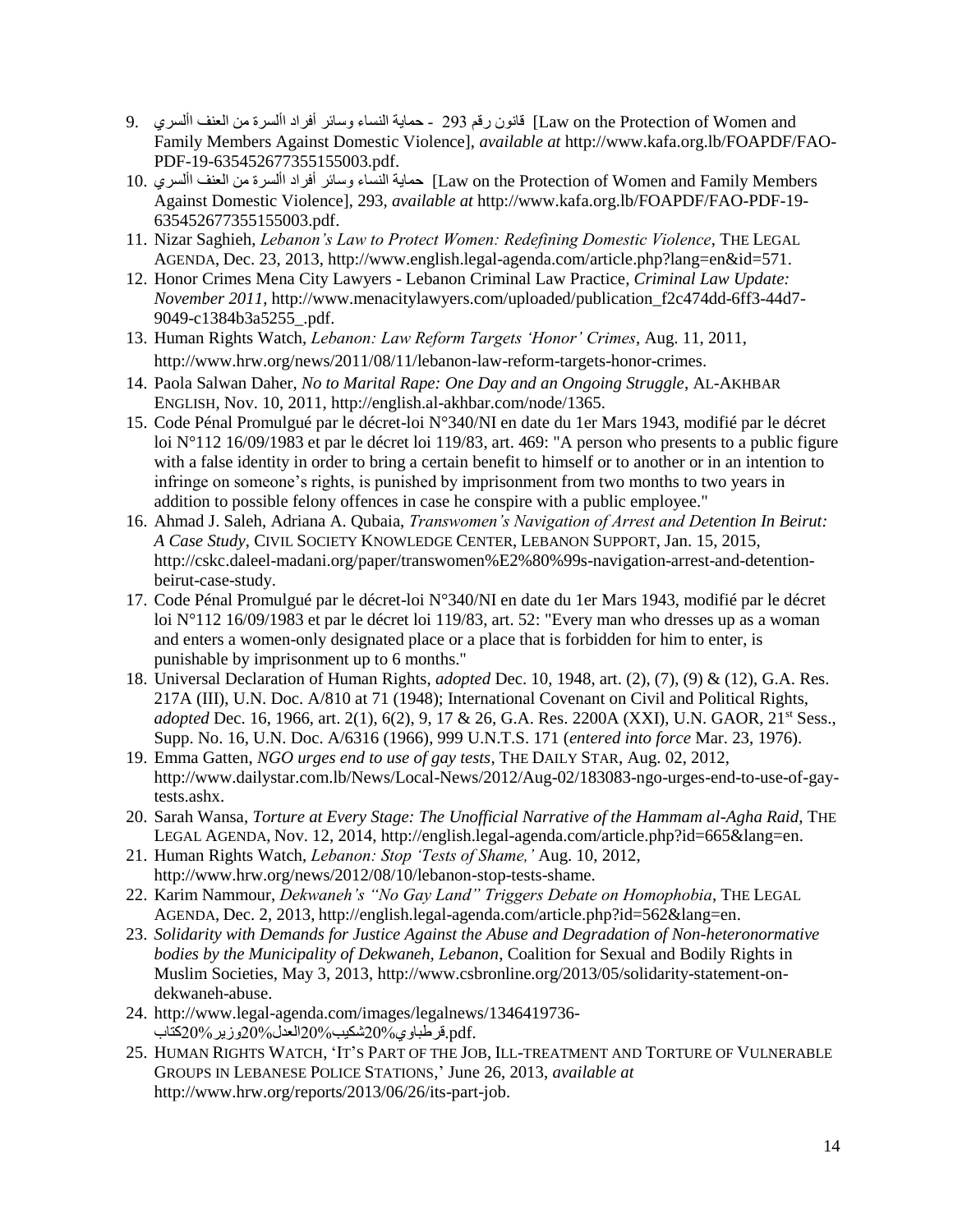- 26. Sulome Anderson, *Transgenders lead an alternate life in Lebanon*, THE DAILY STAR, Oct. 12, 2011, [http://www.dailystar.com.lb/Culture/Lifestyle/2011/Oct-12/151053-transgenders-lead-an](http://www.dailystar.com.lb/Culture/Lifestyle/2011/Oct-12/151053-transgenders-lead-an-alternate-life-in-lebanon.ashx)[alternate-life-in-lebanon.ashx.](http://www.dailystar.com.lb/Culture/Lifestyle/2011/Oct-12/151053-transgenders-lead-an-alternate-life-in-lebanon.ashx)
- 27. UNFPA & Educational Center for Research and Development, *Population Education Project: Reproductive health & gender in schools, available at* http://www.crdp.org/sites/default/files/Reproductive%20Health%20and%20Gender%20in%20Scho ols\_1.pdf.
- 28. UNFPA Lebanon, *Expanding Reproductive Health Information And Services for Young People: Expanding Reproductive Health in School Based Extra-Curricular Activities,*  http://www.unfpa.org.lb/PROGRAMME-AREAS/Reproductive-Health-and-Rights/Expanding-Reproductive-Health-in-School-Based-Extr.aspx.
- 29. UNFPA Lebanon, *Expanding Reproductive Health Information And Services for Young People: Expanding Reproductive Health in School Based Extra-Curricular Activities,* http://www.unfpa.org.lb/PROGRAMME-AREAS/Reproductive-Health-and-Rights/Expanding-Reproductive-Health-in-School-Based-Extr.aspx.
- 30. Population Reference Bureau, *Contraceptive use among married women ages 15-49 by method type* (2011), http://www.prb.org/DataFinder/Topic/Rankings.aspx?ind=42.
- 31. UNFPA, Pan-Arab Project for Family Health, Population Reference Bureau, *Women's need for family planning in Arab countries* (2012), *available at* [http://www.prb.org/pdf12/family-planning](http://www.prb.org/pdf12/family-planning-arab-countries.pdf)[arab-countries.pdf.](http://www.prb.org/pdf12/family-planning-arab-countries.pdf)
- 32. *In Lebanon, Access to Contraceptives is not the Problem,* NOW, Nov. 13, 2011, https://now.mmedia.me/lb/en/reportsfeatures/in\_lebanon\_access\_to\_contraceptives\_is\_not\_the\_pro blem.
- 33. Asia Safe Abortion Partnership, *Infographics: Abortions in Lebanon*, http://asapasia.org/blog/infographic-abortions-in-lebanon/#sthash.cbgoGXV0.ur28ryAH.dpbs.
- 34. Special Rapporteur on violence against women, its causes and consequences, *Rep. of the Special Rapporteur on violence against women, its causes and consequences*, para. 57, U.N. Doc. E/CN.4/1999/68/Add.4 (1999).
- 35. SAMER JABBOUR, RITA GIACAMAN, MARWAN KHAWAJA & IMAN NUWAYHID, PUBLIC HEALTH IN THE ARAB WORLD 283 (Rouham Yamout, 2012).
- 36. Jinan Usta & Amelia Reese Masterson, *Assessment of Reproductive Health and Gender-Based Violence among Displaced Syrian Women in Lebanon*, UNFPA LEBANON, UNHCR & IMC (July-Sept. 2012), *available at* http://cskc.daleel-madani.org/resource/assessment-reproductive-healthand-gender-based-violence-among-displaced-syrian-women.
- 37. UNFPA, *Response to the Syrian Humanitarian Crisis in Lebanon*, July Sept. 2013, *available at*  http://www.unfpa.org.lb/Documents/UNFPA-Humanitarian-Factsheet-4.aspx.
- 38. L. Hessini, *Abortion and Islam: Policies and Practice in the Middle East and North Africa*, 15(29) REPRODUCTIVE HEALTH MATTERS 75 (2007).
- 39. UNITED NATIONS, ABORTION POLICIES: A GLOBAL REVIEW (2001 Vol. II).
- 40. A. Kaddour, H. Alameh, K. Melekian, & M. El Shareef, *Abortion in Lebanon: Practice and Legality?* 99 AL RAIDA 55 (2002).
- 41. Code Pénal Promulgué par le décret-loi N°340/NI en date du 1er Mars 1943, modifié par le décret loi N°112 16/09/1983 et par le décret loi 119/83, sec. 3"On Contraception and Abortion" – Part two "On abortion" arts. 539 – 546.
- 42. KAFA ENOUGH VIOLENCE AND EXPLOITATION, POLICY PAPER ON REFORMING THE "SPONSORSHIP SYSTEM" FOR MIGRANT DOMESTIC WORKERS: TOWARDS AN ALTERNATIVE GOVERNANCE SCHEME IN LEBANON (2013), *available at* www.kafa.org.lb/StudiesPublicationPDF/PRpdf47.pdf.
- 43. Yazan Al Saadi, *Sexual exploitation of Syrian refugee women: Real and virtual faces*, AL-AKHBAR, May 22, 2014, http://english.al-akhbar.com/node/19873.
- 44. Taamim page, Order of Pharmacy in Lebanon, art. 7 (Feb, 2013), http://opl.org.lb/taamimar.php.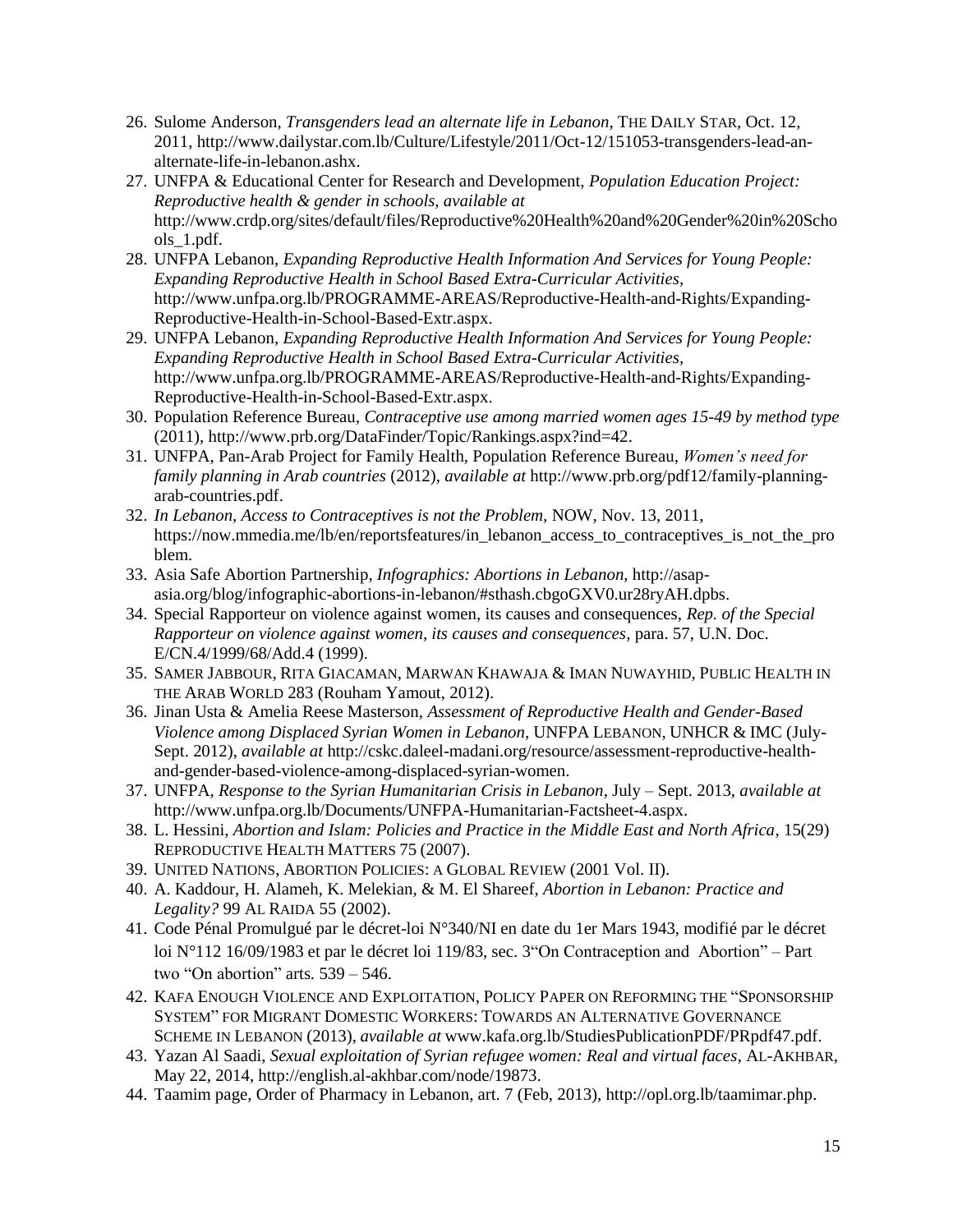- 45. Collected personal narratives via the A project (2014).
- 46. Riwa Salameh, *Gender politics in Lebanon and the limits of legal reformism*, CIVIL SOCIETY KNOWLEDGE CENTER, LEBANON SUPPORT (2014).
- 47. Andreane Williams, *Bound by taboos, Lebanese women seek abortion*, DEUTSCHE WELLE, http://www.dw.de/bound-by-taboos-lebanese-women-seek-abortions/a-17396085.
- 48. UNHCR, *Syrian Regional Refugee Response,* http://data.unhcr.org/syrianrefugees/country.php?id=122.
- 49. CEDAW, *General Recommendation No. 30 on women in conflict prevention, conflict and postconflict situations*, para. 52(c), U.N. Doc. CEDAW/C/GC/30 (2013).
- 50. *See, e.g,* CAT Committee, *Concluding Observations: Kenya*, para. 28, U.N. Doc. CAT/C/KEN/CO/2 (2013).
- 51. K.L. v. Peru, Human Rights Committee, Commc'n No. 1153/2003, para. XX, U.N. Doc. CCPR/C/85/D/1153/2003 (2005).
- 52. WHO, UNICEF, UNFPA, The World Bank, and United Nations Population Division Maternal Mortality Estimation Inter-Agency Group Lebanon, *Maternal mortality in 1990-2013, available at* http://www.who.int/gho/maternal\_health/countries/lbn.pdf.
- 53. Report of the Office of the United Nations High Commissioner for Human, *Application of the technical guidance on the application of a human rights-based approach to the implementation of policies and programmes to reduce preventable maternal mortality and morbidity*, U.N. Doc. A/HRC/27/20 (2014).
- 54. Doctors Without Borders, *Syrian Refugees in Lebanon: "Pregnant Women Often Have No Idea Where to Go,"* Aug. 6, 2013, http://www.doctorswithoutborders.org/news-stories/fieldnews/syrian-refugees-lebanon-pregnant-women-often-have-no-idea-where-go.
- 55. UNDP & CONSULTATION AND RESEARCH INSTITUTE, MAPPING OF GENDER AND DEVELOPMENT INITIATIVES IN LEBANON, FINAL REPORT (2006), *available at* http://www.undp.org.lb/WhatWeDo/Docs/Lebanon\_Gender\_Strategy.pdf.
- 56. *Around 3,750 HIV/AIDS cases in Lebanon*, THE DAILY STAR, Dec. 2, 2014, http://www.dailystar.com.lb/News/Lebanon-News/2014/Dec-02/279570-around-3750-hivaidscases-in-lebanon.ashx.
- 57. COUNCIL FOR DEVELOPMENT AND RECONSTRUCTION, LEBANON MILLENNIUM DEVELOPMENT GOALS REPORT 2013-2014, www.cdr.gov.lb/study/mdg/MDGR2013-2014e.pdf.
- 58. WHO, Regional Office for the Eastern Mediterranean, *Lebanon: HIV/AIDS,* http://www.emro.who.int/lbn/programmes/hiv-aids.html.
- 59. UNAIDS, COUNTRY PROGRESS REPORT: LEBANON, 16 (2014), *available at* http://www.unaids.org/sites/default/files/country/documents//LBN\_narrative\_report\_2014.pdf.
- 60. Code Pénal Promulgué par le décret-loi N°340/NI en date du 1er Mars 1943, modifié par le décret loi N°112 16/09/1983 et par le décret loi 119/83, arts. 234, 235, 257
- 61. Code Pénal Promulgué par le décret-loi N°340/NI en date du 1er Mars 1943, modifié par le décret loi N°112 16/09/1983 et par le décret loi 119/83, art. 534.
- 62. OHCHR, INTERNATIONAL GUIDELINES ON HIV-AIDS AND HUMAN RIGHTS, (2006 Consolidated Version), *available at*

http://www.ohchr.org/Documents/Issues/HIV/ConsolidatedGuidelinesHIV.pdf.

- 63. *Anti-trafficking legislation approved by the Lebanese Parliament,* KAFA ENOUGH VIOLENCE AND EXPLOITATION, http://www.kafa.org.lb/kafa-news/32/anti-trafficking-legislation-approved-by-theleban.
- 64. *Anti-trafficking legislation approved by the Lebanese Parliament,* KAFA ENOUGH VIOLENCE AND EXPLOITATION, http://www.kafa.org.lb/kafa-news/32/anti-trafficking-legislation-approved-by-theleban.
- 65. Special Rapporteur on the human rights aspects of the victims of trafficking in persons, especially women and children, *Integration of the Human Rights of Women and a Gender Perspective: Report of the Special Rapporteur on the Human Rights Aspects of the Victims of Trafficking in Persons,*